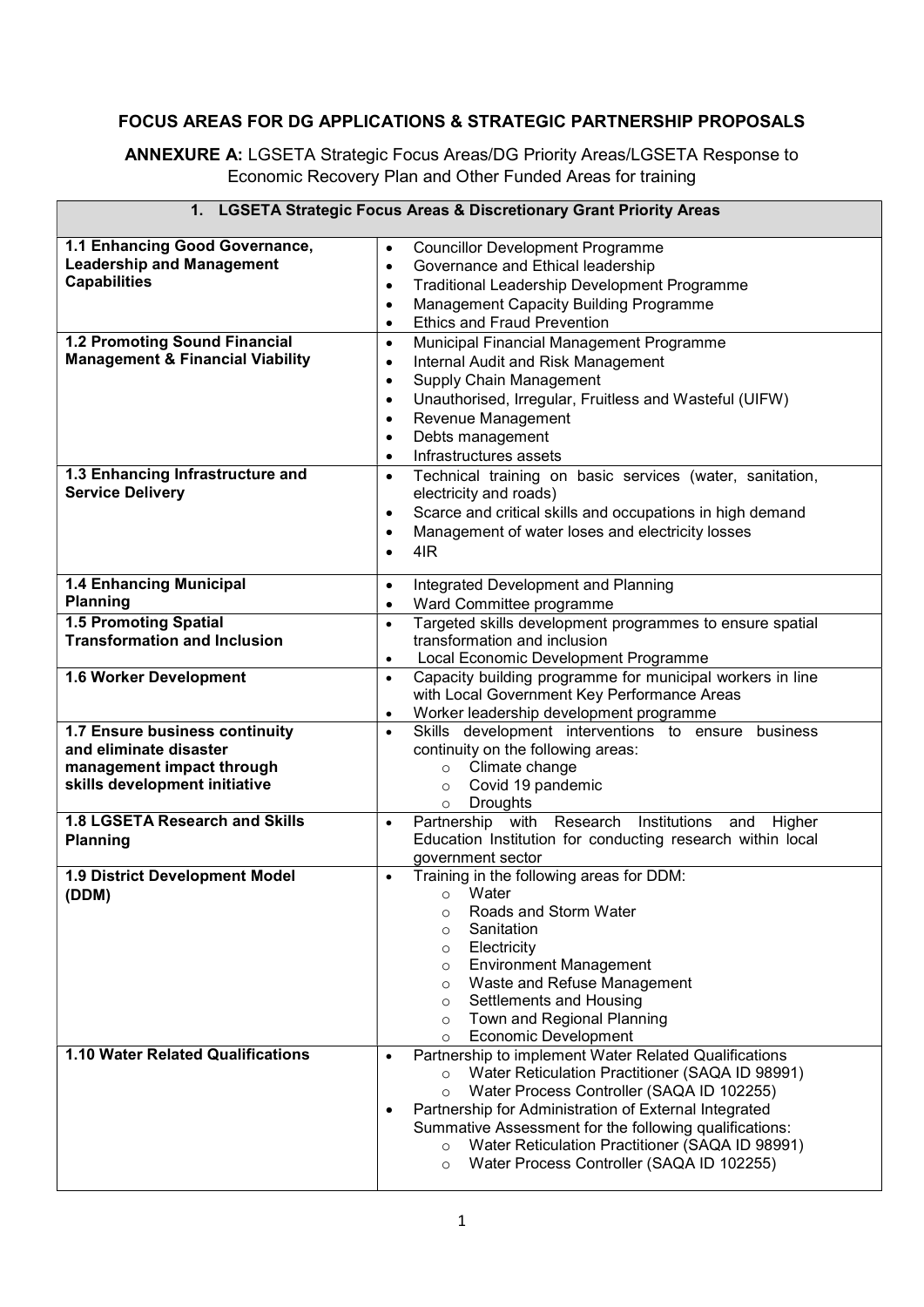|                                                                  | 2. LGSETA Response to Economy Reconstruction and Recovery Plan                                                                                                                                                                                                                                                                   |
|------------------------------------------------------------------|----------------------------------------------------------------------------------------------------------------------------------------------------------------------------------------------------------------------------------------------------------------------------------------------------------------------------------|
| 2.1 Infrastructure development<br>and maintenance                | Provision of training to Local Government (LG) workers and<br>$\bullet$<br>unemployed youth in order to increase the capacity of LG in<br>the following:<br>Infrastructure asset maintenance,<br>$\circ$<br>$\circ$ Plumbing,<br>o Water plant operators<br>Environmental scientist and<br>$\circ$<br>Water analysist<br>$\circ$ |
| 2.2 Financial Viability of the Local<br>government               | Ensuring that local government has capacity to manage its<br>$\bullet$<br>finances and proper accounting and auditing take place.<br>Also to improve on the local government audit outcomes.<br>$\bullet$<br><b>Property Valuation</b><br>$\bullet$<br>Audit & Procurement and Municipal Finance<br>$\bullet$                    |
| 2.3 Community-based<br><b>Participation &amp; Planning</b>       | Mass Public employment intervention.<br>$\bullet$<br>Provide various training programs to EPWP beneficiaries<br>$\bullet$<br>Ward Committees/ Planning /IDPs /LED<br>$\bullet$                                                                                                                                                   |
| 2.4 Industrialisation through<br>localisation                    | Planning / IDPs/LED<br>$\bullet$                                                                                                                                                                                                                                                                                                 |
| 2.5 Green Economy Interventions<br>& Strengthening food security | Research to be conducted in this areas<br>$\bullet$<br>Installation of hot water geyser(Plumbing)<br>$\circ$<br>Renewable energy programmes (Installation of<br>$\circ$<br>solar system and wind energy)<br>Energy food nexus chain-Irrigation and agriculture<br>$\circ$                                                        |
| 3.                                                               | <b>Additional Funded Programmes</b>                                                                                                                                                                                                                                                                                              |
| 3.1 TVET Colleges                                                | LGSETA support TVET Colleges on the following:<br>$\bullet$<br>Centre's of Specialisation<br>$\circ$<br><b>Bursaries for TVET Lectures</b><br>$\Omega$<br>Curriculum related to TVET managers<br>$\circ$                                                                                                                         |
| 3.2 CET Colleges                                                 | LGSETA support CET Colleges on the following:<br>$\bullet$<br>Curriculum related to CET managers<br>$\circ$<br>CET lecture development<br>$\circ$<br>CET learner accessing AET programme<br>$\circ$                                                                                                                              |
| 3.3 Trade Unions                                                 | LGSETA supports Local Government Sector Unions on<br>$\bullet$<br>Skills development interventions                                                                                                                                                                                                                               |
| 3.4 Career Guidance and<br><b>Development</b>                    | Career Development Practitioners in local government<br>$\bullet$<br>trained                                                                                                                                                                                                                                                     |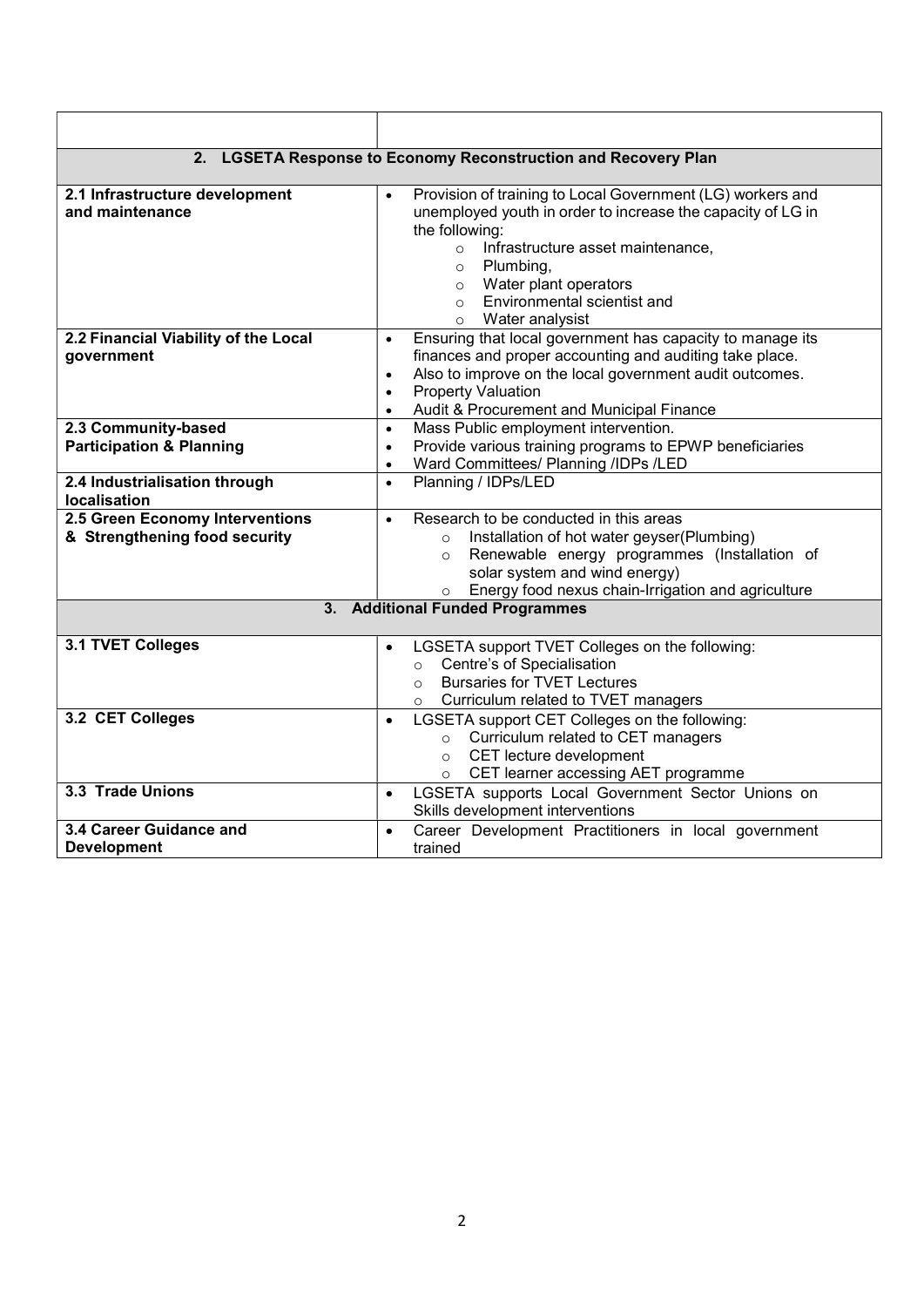ANNEXURE B: LGSETA Scarce and Critical Skills List/ Top 10 Sectoral Priority Occupations List

| <b>OFO CODE</b>                           | <b>OCCUPATION</b>              | <b>INTERVENTION PLANNED BY THE SETA</b>                                 | <b>NQF LEVEL</b> |
|-------------------------------------------|--------------------------------|-------------------------------------------------------------------------|------------------|
| 2019-642601                               | Plumber/ Water<br>Reticulation | RPL - Occupational Certificate in Water Reticulation<br>Practitioner    | 4                |
|                                           | <b>Practitioner</b>            | Learnership - Plumbing                                                  | $\overline{2}$   |
|                                           |                                | Learnership - Plumbing                                                  | 3                |
|                                           |                                | Learnership - Plumbing                                                  | $\overline{4}$   |
|                                           |                                | Apprenticeship-Plumber                                                  | 4                |
| 2019-121101                               | Finance                        | <b>Bursary-Bachelor of Accounting</b>                                   | $\overline{7}$   |
|                                           | Manager                        | <b>Bursary-Bachelor of Accounting Hons</b>                              | 8                |
|                                           |                                | Learnership - Chartered Accountant - Financial<br>Management            | 8                |
| 2019-216401                               | <b>Town Planner</b>            | Internship-Bachelor of Technology in Town and<br>Regional Planning      | $\overline{7}$   |
|                                           |                                | Internship-Bachelor of Town and Regional Planning                       | $\overline{7}$   |
|                                           |                                | Internship-Bachelor of Town and Regional Planning<br>Hons               | 8                |
|                                           |                                | Bursary-Bachelor of Technology in Town and<br><b>Regional Planning</b>  | $\overline{7}$   |
|                                           |                                | Bursary-Bachelor of Town and Regional Planning                          | 7                |
|                                           |                                | Bursary-Bachelor of Town and Regional Planning<br>Hons                  | 8                |
| 2019-121104                               | <b>Internal Audit</b>          | Bursary-Bachelor of Internal Auditing                                   | $\overline{7}$   |
|                                           | Manager                        | Bursary-Bachelor of Internal Auditing Hons                              | 8                |
|                                           |                                | Certificate in Certified Internal Auditing                              | 8                |
| 2019-335913                               | <b>Building</b>                | Learnership - Supervision of Construction                               | $\overline{4}$   |
| Inspector                                 |                                | Short Programme-SAHITA Certificate of Competency<br>for Home Inspectors | 3                |
|                                           |                                | Short Programme-SAHITA Certificate of Competency<br>for Home Inspectors | 4                |
| 2019-214201                               | Civil Engineer                 | <b>Bursary-Bachelor of Civil Engineering</b>                            | 8                |
|                                           |                                | Candidacy-Bachelor of Civil Engineering                                 | 8                |
| 2019-215101                               | Electrical                     | Bursary-Bachelor of Electrical Engineering                              | 8                |
|                                           | Engineer                       | Candidacy-Bachelor of Electrical Engineering                            | 8                |
| 2019-671101                               | Electrician                    | Apprenticeship-Electrician                                              | $\overline{4}$   |
|                                           |                                | Learnership - Electrical Engineering                                    | $\overline{2}$   |
|                                           |                                | Learnership - Electrical Engineering                                    | 3                |
|                                           |                                | Learnership - Electrical Engineering                                    | 4                |
| 2019-213302<br>Environmental<br>Scientist |                                | Bursary-Bachelor of Science in Environmental<br>Sciences                | $\overline{7}$   |
|                                           |                                | Bursary-Bachelor of Science in Environmental<br><b>Sciences Hons</b>    | 8                |
|                                           |                                | Internship-Bachelor of Science in Environmental<br>Sciences             | 7                |
|                                           |                                | Internship-Bachelor of Science in Environmental<br><b>Sciences Hons</b> | 8                |
| 2019-313201                               | Water Plant<br>Operator        | Learnership - Water and Wasteful Reticulation<br><b>Services</b>        | 2                |
|                                           |                                | Learnership - Wastewater Reticulation Services                          | 3                |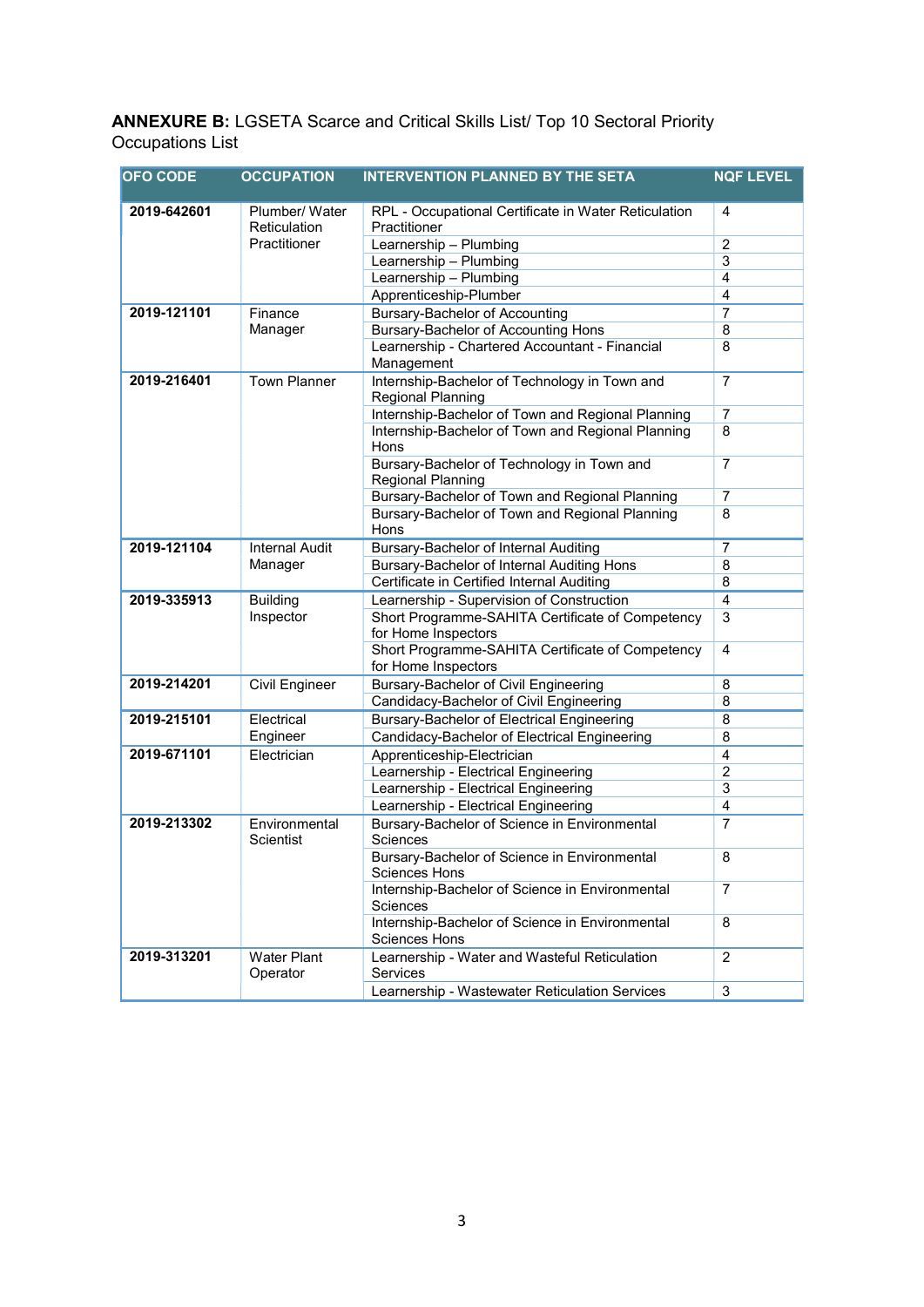## ANNEXURE C: List of Qualifications and Interventions

| <b>Qualification Name</b>                                           | <b>SAQA ID</b> | <b>Trade Code</b> | <b>NQF Level</b> | <b>Mode of training</b>               |
|---------------------------------------------------------------------|----------------|-------------------|------------------|---------------------------------------|
| NC: Water & Wastewater Treatment<br><b>Process Operations</b>       | 58951          |                   | $\overline{2}$   | Learnership, Skills<br>Programme, RPL |
| NC: Water & Wastewater Process<br>Control                           | 60190          |                   | 3                | Learnership, Skills<br>Programme, RPL |
| FETC: Water & Wastewater Process<br><b>Control Supervision</b>      | 61709          |                   | 4                | Learnership, Skills<br>Programme, RPL |
| NC: Water & Wastewater Reticulation<br><b>Services</b>              | 60169          |                   | $\overline{2}$   | Learnership, Skills<br>Programme, RPL |
| NC: Water & Wastewater Reticulation<br>Services                     | 60155          |                   | 3                | Learnership, Skills<br>Programme, RPL |
| FETC: Water & Wastewater<br><b>Reticulation Services</b>            | 60189          |                   | 4                | Learnership, Skills<br>Programme, RPL |
| FETC: Community Water Health &<br>Sanitation                        | 61669          |                   | 4                | Learnership, Skills<br>Programme, RPL |
| <b>FETC: Plumbing</b>                                               | 58782          |                   | 4                | Learnership, Skills<br>Programme, RPL |
| Occupational Certificate: Plumber                                   | 91782          |                   | 4                | Learnership, Skills<br>Programme, RPL |
| Occupational Certificate: Water<br><b>Reticulation Practitioner</b> | 102581         |                   | 4                | Learnership, Skills<br>Programme, RPL |
| Occupational Certificate: Water<br>Infrastructure Manager           | 104623         |                   |                  | Learnership, Skills<br>Programme, RPL |
| Apprenticeship: Plumber                                             | 96242          | 642601            |                  | Apprenticeship, RPL                   |
| Apprenticeship: Welder                                              | 96250          | 651202            |                  | Apprenticeship, RPL                   |
| Apprenticeship: Fitter & Turner                                     | 96264          | 652302            |                  | Apprenticeship, RPL                   |
| Certificate: Municipal Finance<br>Management Dev Programme          | 48965          |                   | 6                | Learnership, Skills<br>Programme, RPL |
| Certificate: Local Government<br>Accounting                         | 59751          |                   | 3                | Learnership, Skills<br>Programme, RPL |
| FETC: Local Government Accounting                                   | 73712          |                   | 4                | Learnership, Skills<br>Programme, RPL |
| FETC: Credit Management                                             | 57901          |                   | 4                | Learnership, Skills<br>Programme, RPL |
| ND: Public Finance Management &<br>Administration                   | 49554          |                   | 5                | Learnership, Skills<br>Programme, RPL |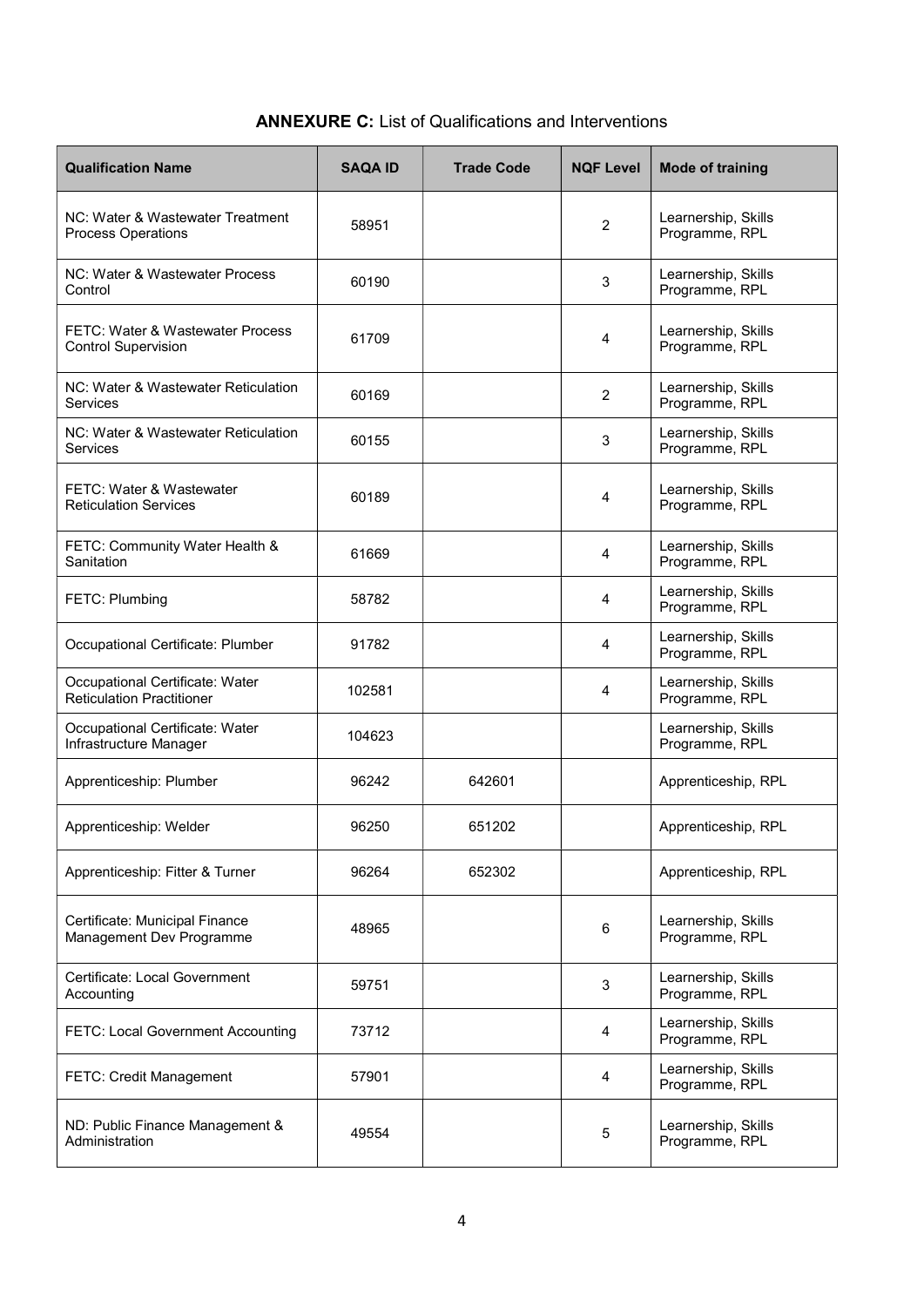| <b>FETC: Municipal Finance</b><br>Administration | 50372                                |        | 4              | Learnership, Skills<br>Programme, RPL |
|--------------------------------------------------|--------------------------------------|--------|----------------|---------------------------------------|
| NC: Community House Building                     | 24273                                |        | $\overline{2}$ | Learnership, Skills<br>Programme, RPL |
| FETC: Supervision of Construction<br>Processes   | 65949                                |        | 4              | Learnership, Skills<br>Programme, RPL |
| Apprenticeship: Diesel Mechanic                  | 96275                                | 653306 |                | Apprenticeship, RPL                   |
| <b>NC: Construction Roadworks</b>                | 24133                                |        | $\overline{2}$ | Learnership, Skills<br>Programme, RPL |
| <b>NC: Construction Roadworks</b>                | 24173                                |        | 3              | Learnership, Skills<br>Programme, RPL |
| NC: Local Economic Development                   | 36436                                |        | $\overline{4}$ | Learnership, Skills<br>Programme, RPL |
| NC: Local Economic Development                   | 36437                                |        | 6              | Learnership, Skills<br>Programme, RPL |
| NC: Local Economic Development                   | 36438                                |        | 5              | Learnership, Skills<br>Programme, RPL |
| FETC: Community Development: LED                 | 67509<br>(76989)                     |        | 4              | Learnership, Skills<br>Programme, RPL |
| NC: Community Development: LED                   | 80946<br>(83389,<br>83392,<br>83393) |        | 5              | Learnership, Skills<br>Programme, RPL |
| Certificate: Local Government                    | 23616                                |        | 5              | Learnership, Skills<br>Programme, RPL |
| High Certificate: Local Government               | 23617                                |        | 5              | Learnership, Skills<br>Programme, RPL |
| Dip: Local Government                            | 35956                                |        | $\,6\,$        | Learnership, Skills<br>Programme, RPL |
| NC: Local Government Support<br><b>Services</b>  | 58644                                |        | 3              | Learnership, Skills<br>Programme, RPL |
| FETC: Project Management                         | 50080                                |        | $\overline{4}$ | Learnership, Skills<br>Programme, RPL |
| NC: Project Management                           | 58395                                |        | $\mathbf 5$    | Learnership, Skills<br>Programme, RPL |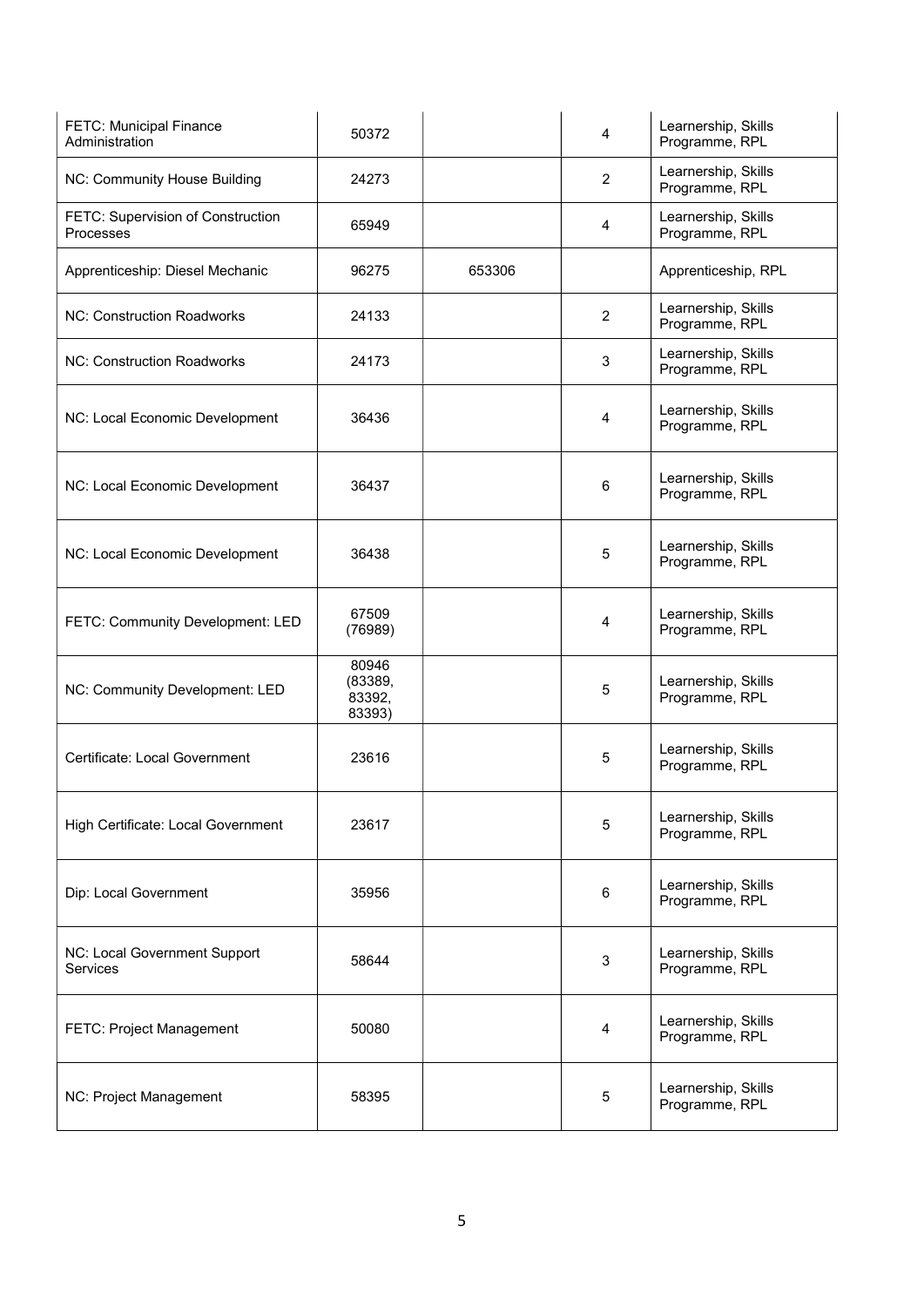| NC: Municipal Integrated Development<br>Planning                  | 50205            |        | 4              | Learnership, Skills<br>Programme, RPL |
|-------------------------------------------------------------------|------------------|--------|----------------|---------------------------------------|
| NC: Municipal Governance                                          | 67467<br>(60529) |        | 5              | Learnership, Skills<br>Programme, RPL |
| NC: Public Admin                                                  | 50060            |        | 5              | Learnership, Skills<br>Programme, RPL |
| FETC: Public Admin                                                | 57824            |        | 4              | Learnership, Skills<br>Programme, RPL |
| FETC: Leadership Development                                      | 50081            |        | 4              | Learnership, Skills<br>Programme, RPL |
| NC: Ward Committee Governance                                     | 57823            |        | 2              | Learnership, Skills<br>Programme, RPL |
| NC: Local Government Councillor<br>Practice                       | 58578            |        | 3              | Learnership, Skills<br>Programme, RPL |
| FETC: Road Traffic Law Enforcement                                | 62289            |        | 4              | Learnership, Skills<br>Programme, RPL |
| Apprenticeship: Electrician                                       | 96308            | 671101 |                | Apprenticeship, RPL                   |
| Occupational Certificate: Electrician                             | 91761            |        | 4              | Learnership, Skills<br>Programme, RPL |
| NC: Electrical Engineering                                        | 73313            |        | 2              | Learnership, Skills<br>Programme, RPL |
| NC: Electrical Engineering                                        | 72051            |        | 3              | Learnership, Skills<br>Programme, RPL |
| <b>FETC: Electrical Engineering</b>                               | 72052            |        | 4              | Learnership, Skills<br>Programme, RPL |
| NC: New Venture Creation                                          | 49648            |        | $\overline{2}$ | Learnership, Skills<br>Programme, RPL |
| Occupational Certificate: Valuer<br>(Municipal Property Assessor) | 99700            |        | $\sqrt{5}$     | Learnership, Skills<br>Programme, RPL |
| FETC: Generic Management: Disaster<br>Risk Management             | 64390            |        | 5              | Learnership, Skills<br>Programme, RPL |
| FETC: Generic Management: Disaster<br>Risk Management             | 64870<br>(57712) |        | 4              | Learnership, Skills<br>Programme, RPL |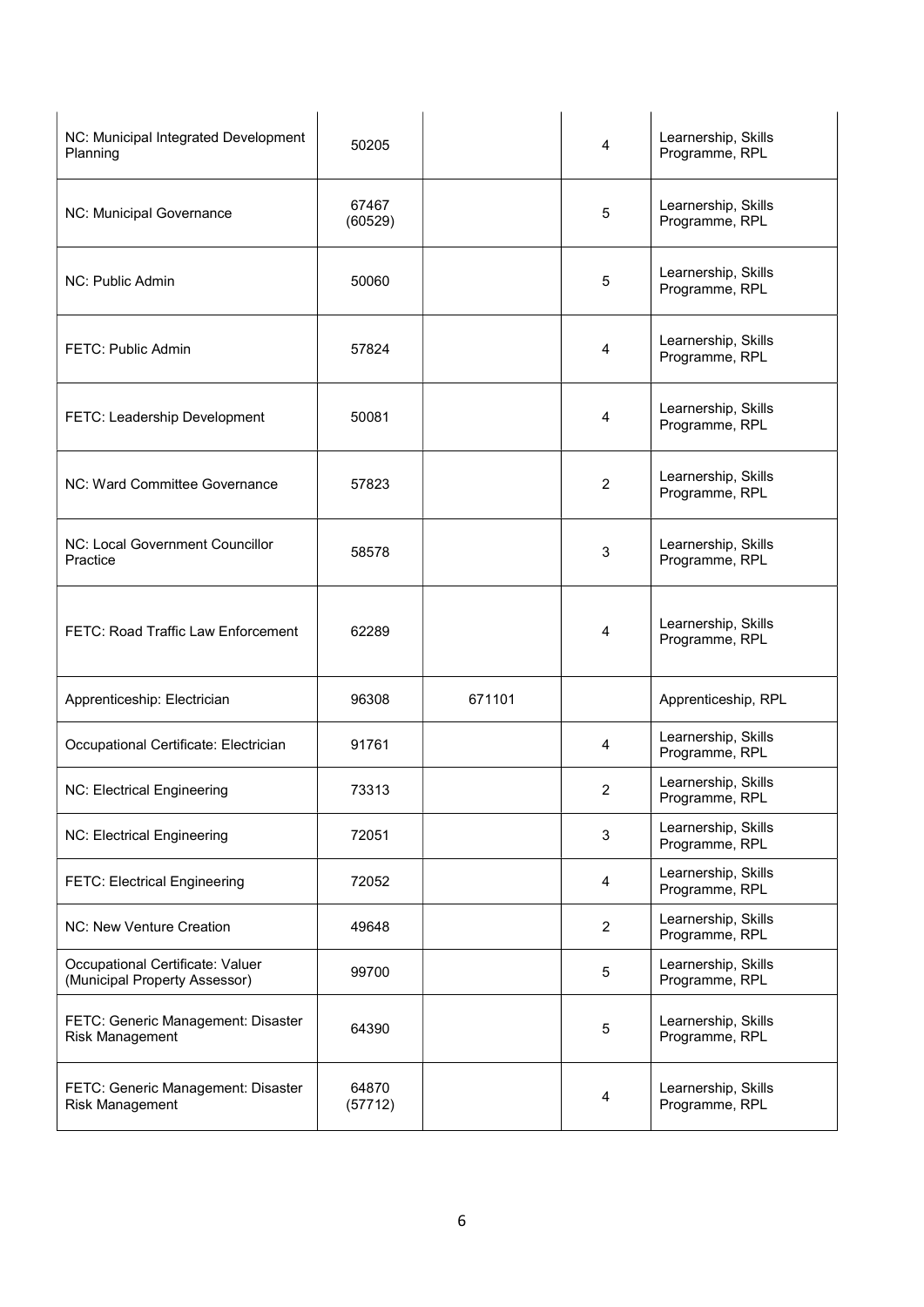| NC: Generic Management: Disaster<br>Risk Management           | 60274<br>(59201) | 5              | Learnership, Skills<br>Programme, RPL |
|---------------------------------------------------------------|------------------|----------------|---------------------------------------|
| FETC: Fire & Rescue Operations                                | 57803            | 4              | Learnership, Skills<br>Programme, RPL |
| Occupational Certificate: Fire Fighter                        | 98991            | 4              | Learnership, Skills<br>Programme, RPL |
| <b>GETC: Environmental Practice</b>                           | 49552            | 1              | Learnership, Skills<br>Programme, RPL |
| <b>NC: Environmental Practice</b>                             | 49605            | 2              | Learnership, Skills<br>Programme, RPL |
| NC: Environmental Practice                                    | 49752            | 3              | Learnership, Skills<br>Programme, RPL |
| <b>FETC: Environmental Practice</b>                           | 50309            | 4              | Learnership, Skills<br>Programme, RPL |
| NC: Environmental Management                                  | 66789            | 5              | Learnership, Skills<br>Programme, RPL |
| Occupational Certificate:<br>Environmental Science Technician | 99508            | 6              | Learnership, Skills<br>Programme, RPL |
| <b>FETC: ODETDP</b>                                           | 50332            | 4              | Learnership, Skills<br>Programme, RPL |
| <b>NC: ODETDP</b>                                             | 50334            | 5              | Learnership, Skills<br>Programme, RPL |
| ND: ODETDP                                                    | 50333            | 5              | Learnership, Skills<br>Programme, RPL |
| <b>NC: ODETDP</b>                                             | 50331            | 6              | Learnership, Skills<br>Programme, RPL |
| NC: Road Transport                                            | 48437            | 3              | Learnership, Skills<br>Programme, RPL |
| NC: Horticulture                                              | 66589            | $\overline{c}$ | Learnership, Skills<br>Programme, RPL |
| <b>GETC: Horticulture</b>                                     | 49668            | 1              | Learnership, Skills<br>Programme, RPL |
| NC: Landscaping                                               | 66649            | 3              | Learnership, Skills<br>Programme, RPL |
| Certificate: Gardening & Horticulture                         | 21024            | 4              | Learnership, Skills<br>Programme, RPL |
| <b>AET</b>                                                    | 71751<br>(64309, | Level 1-4      | <b>AET</b> (Structured Learning)      |